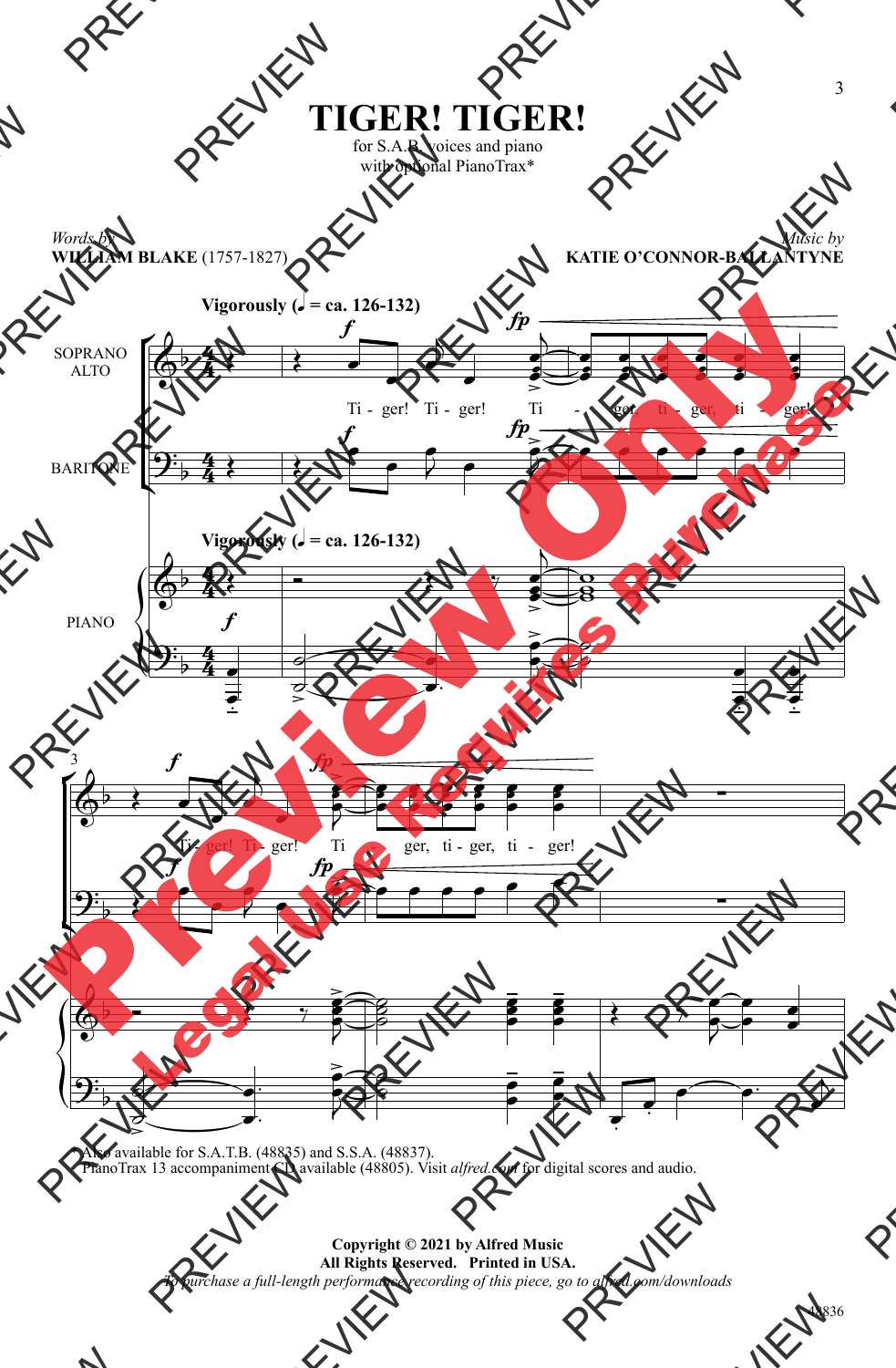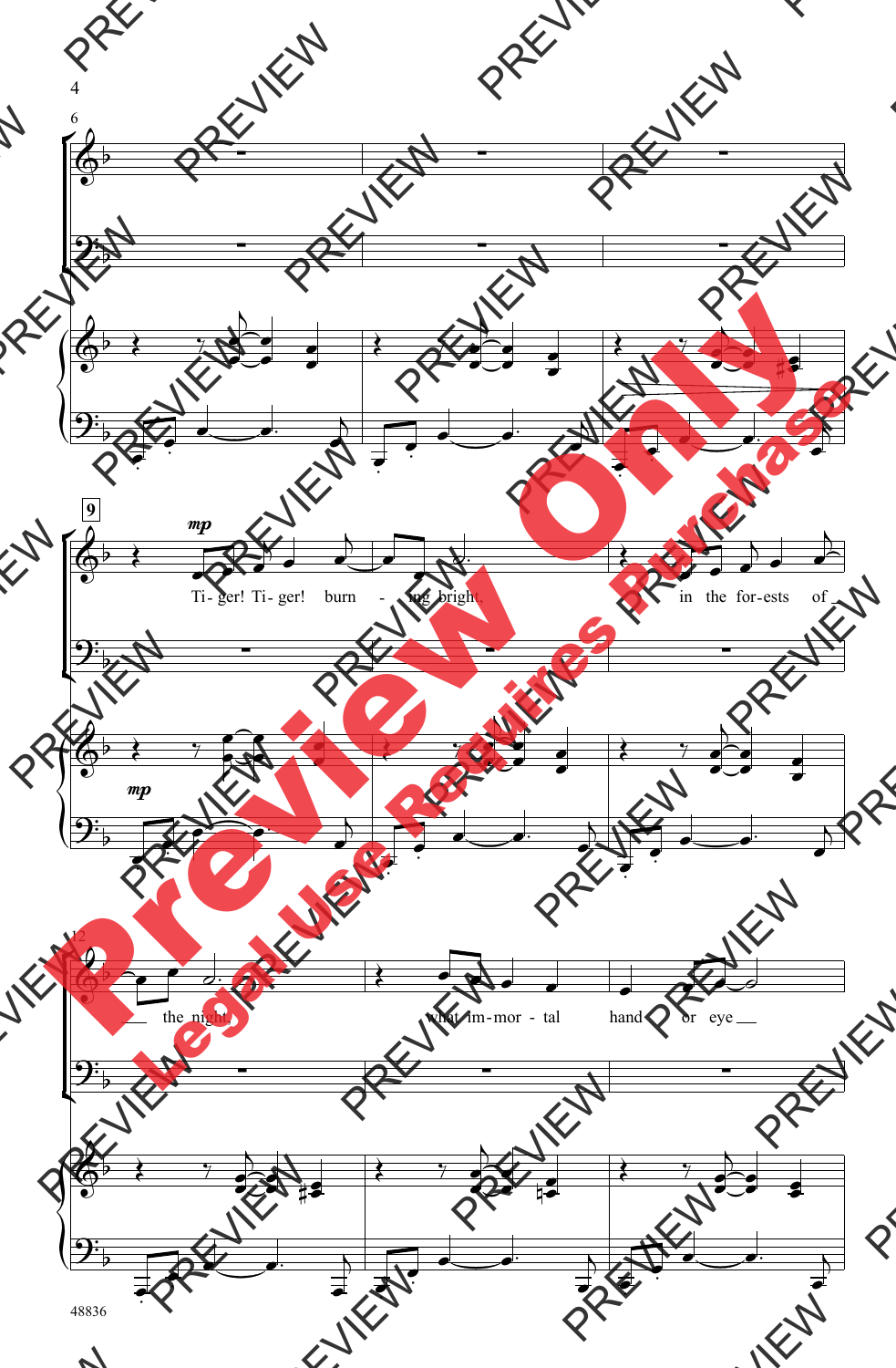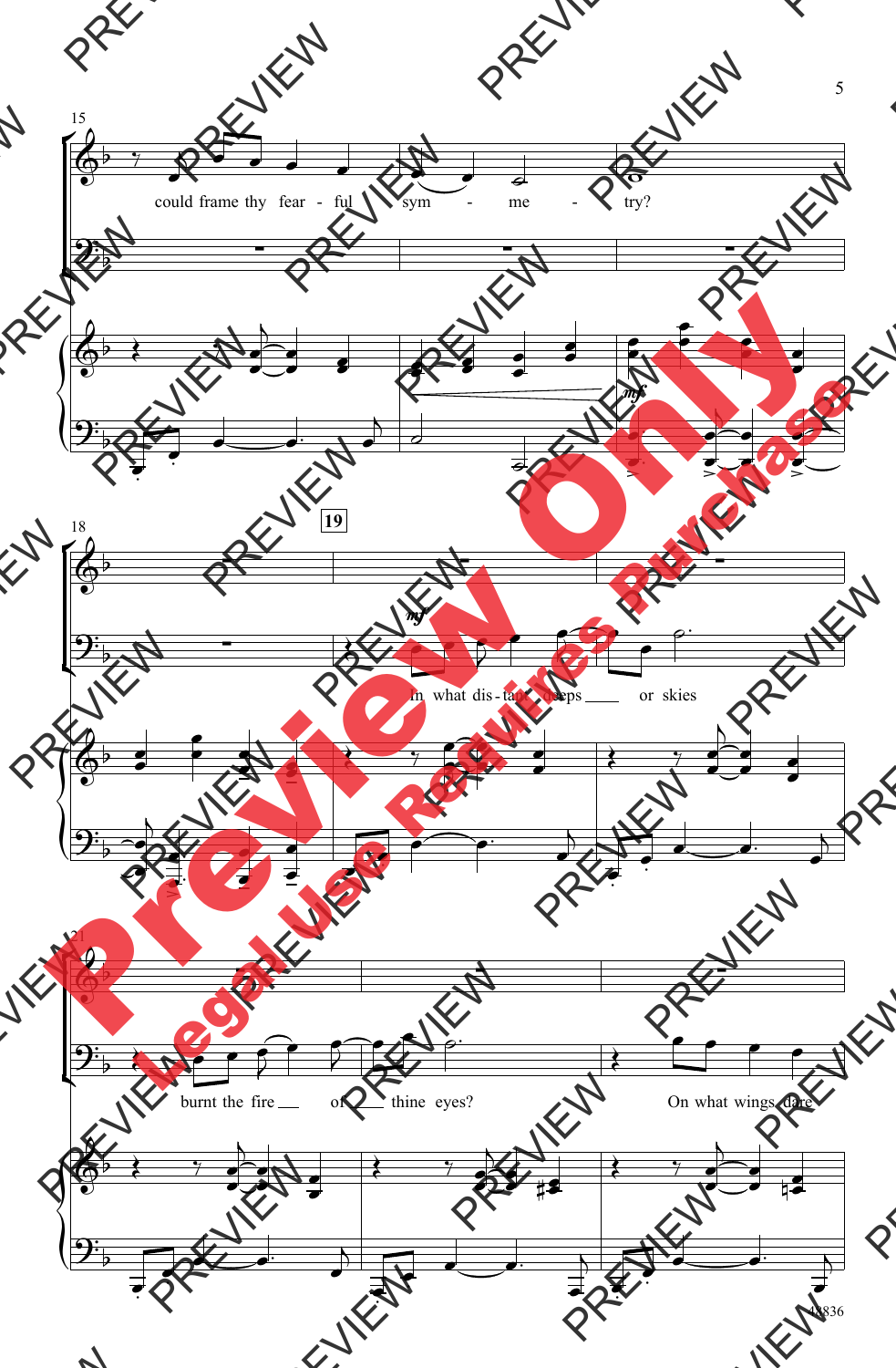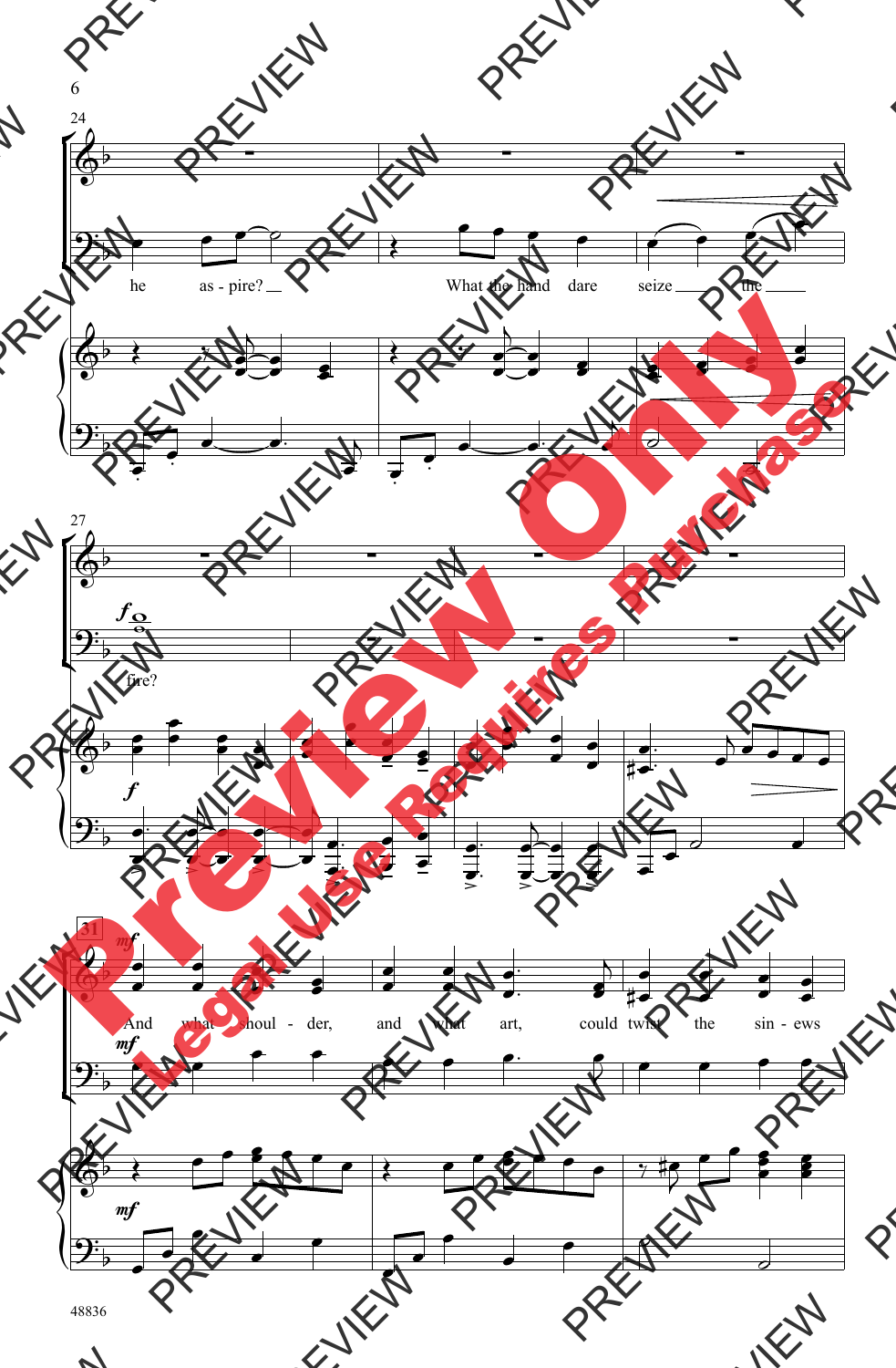

7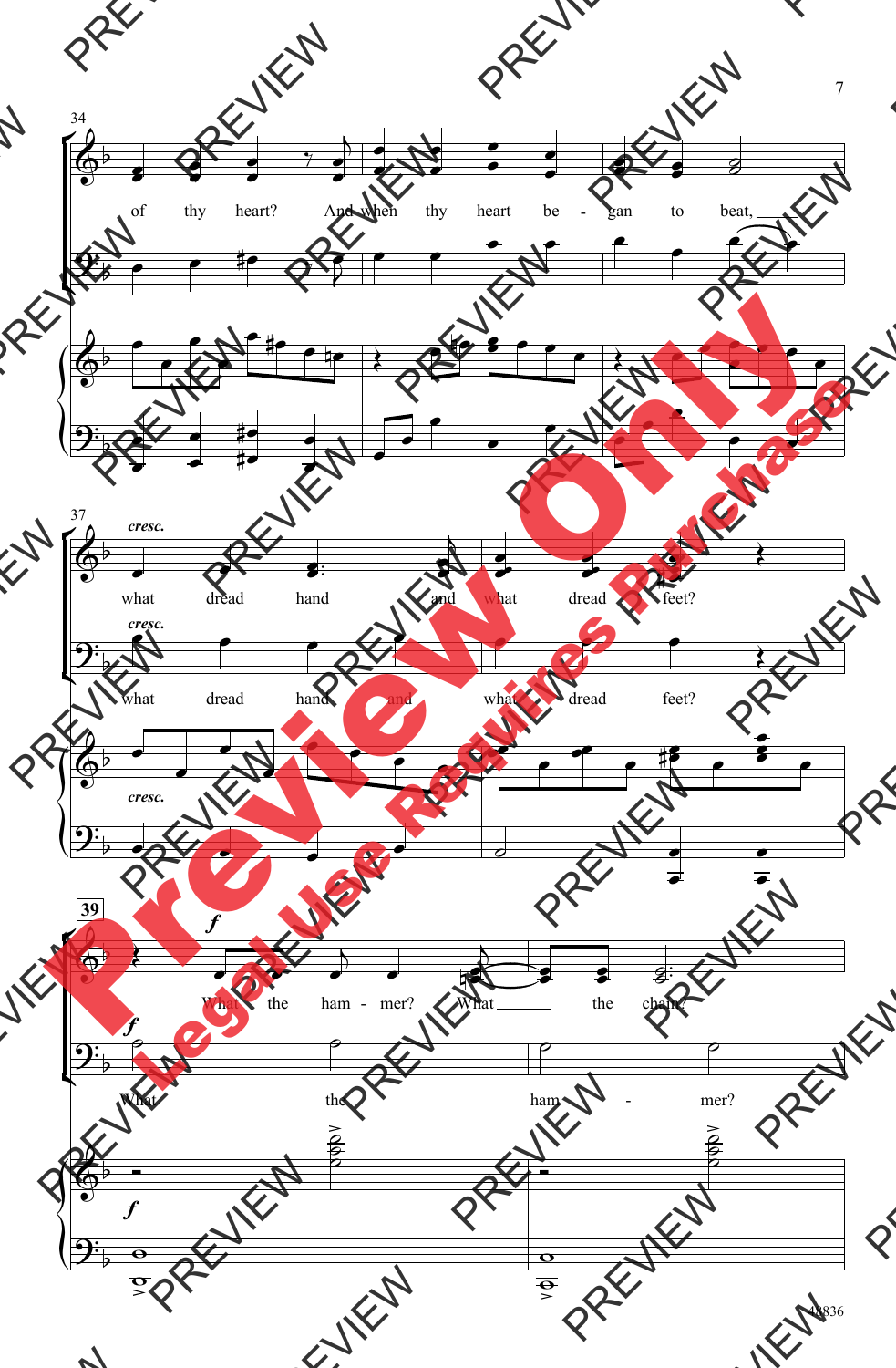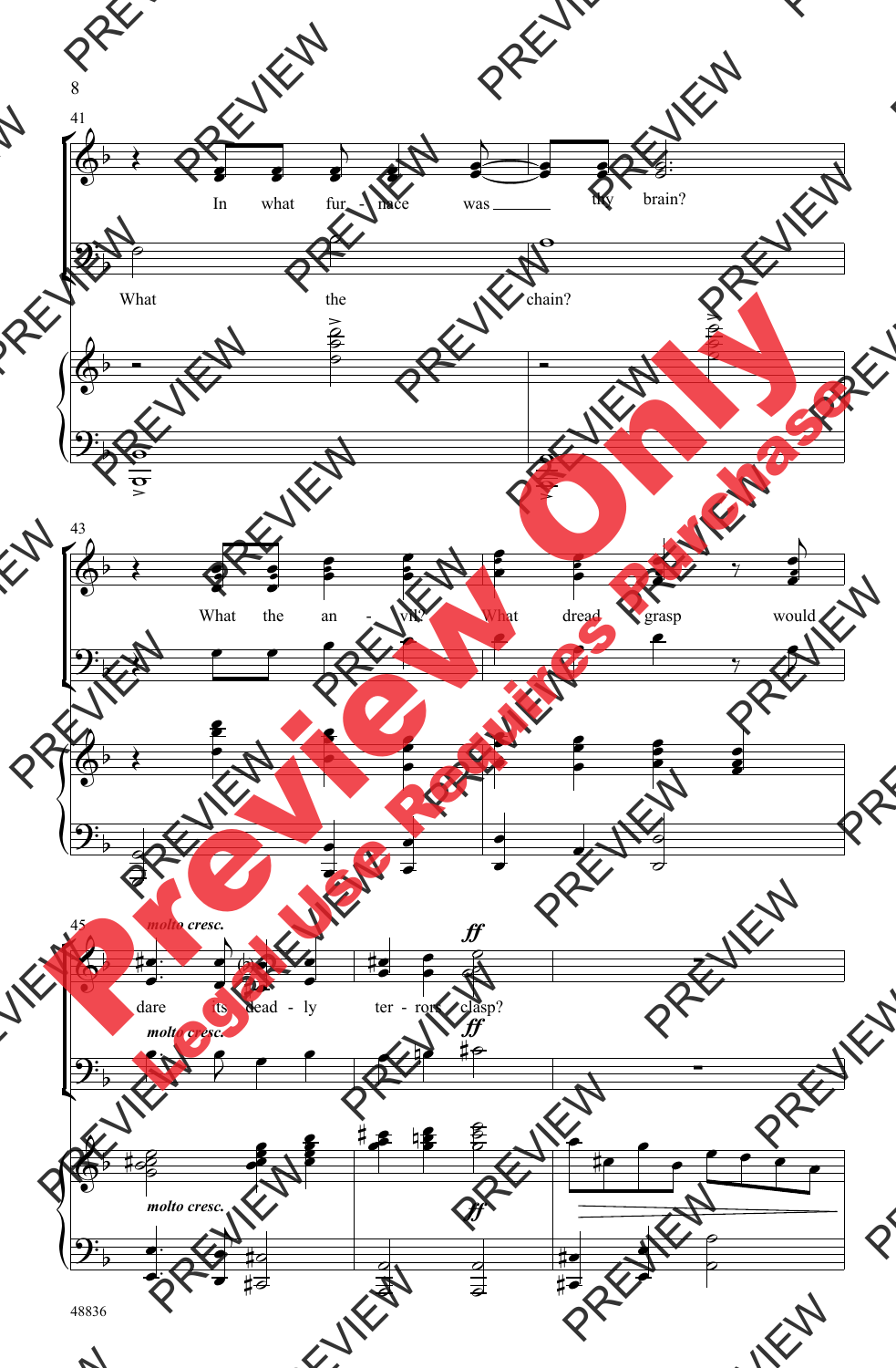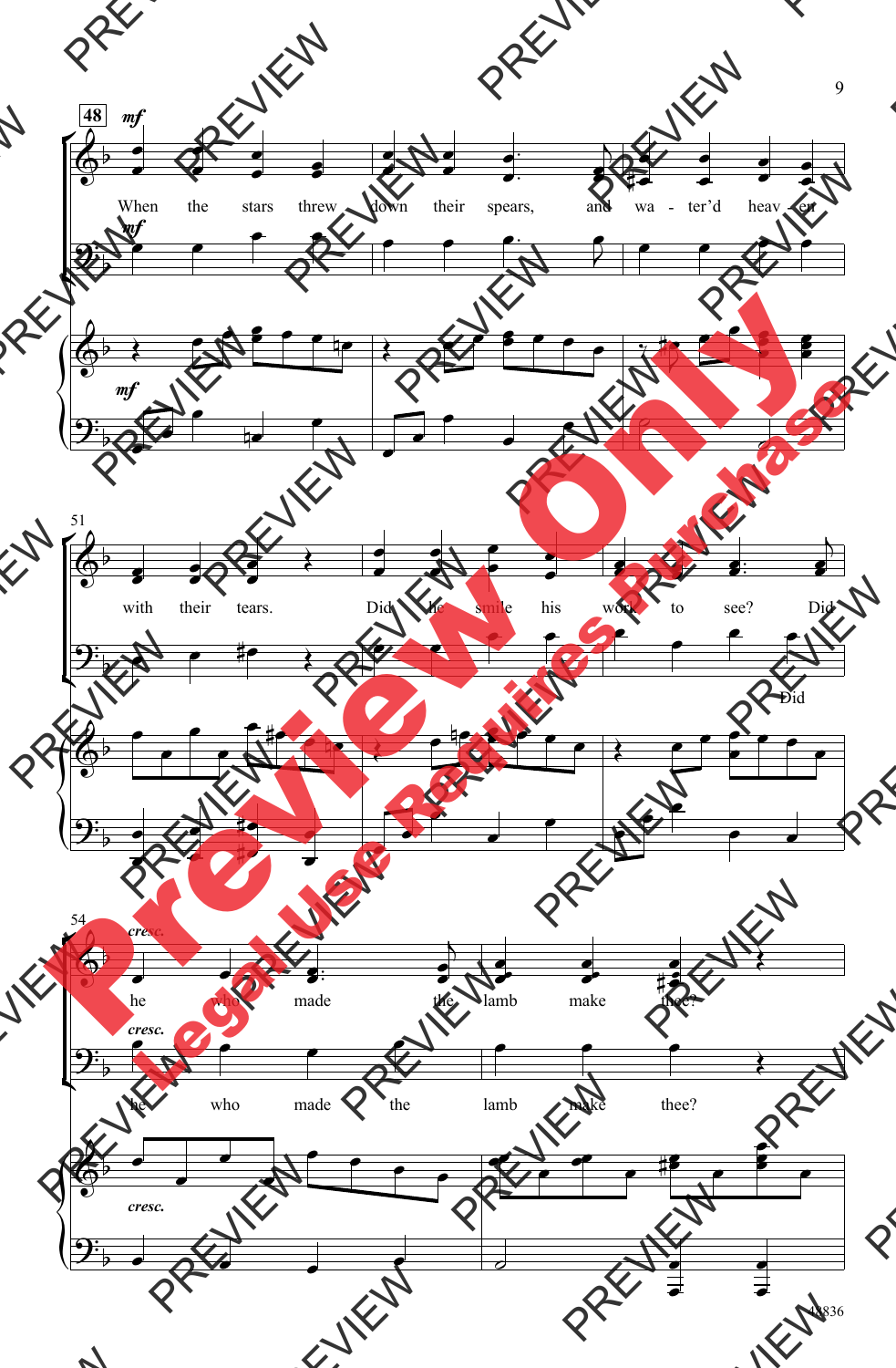